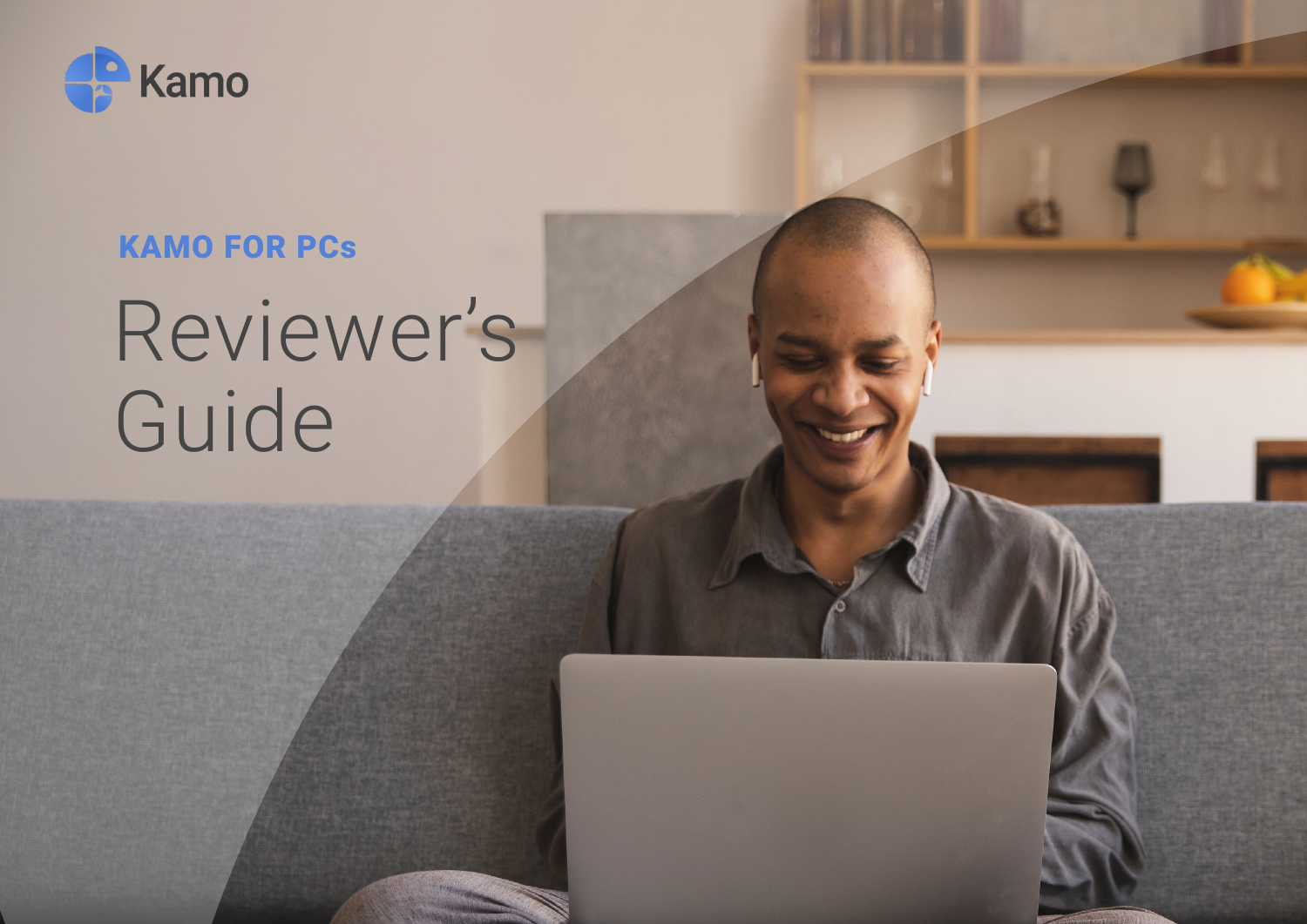

## **CONTENTS**

| Introduction                 |  |
|------------------------------|--|
| <b>Benefits</b>              |  |
| Features                     |  |
| <b>Controls and Settings</b> |  |
| Tool comparisor              |  |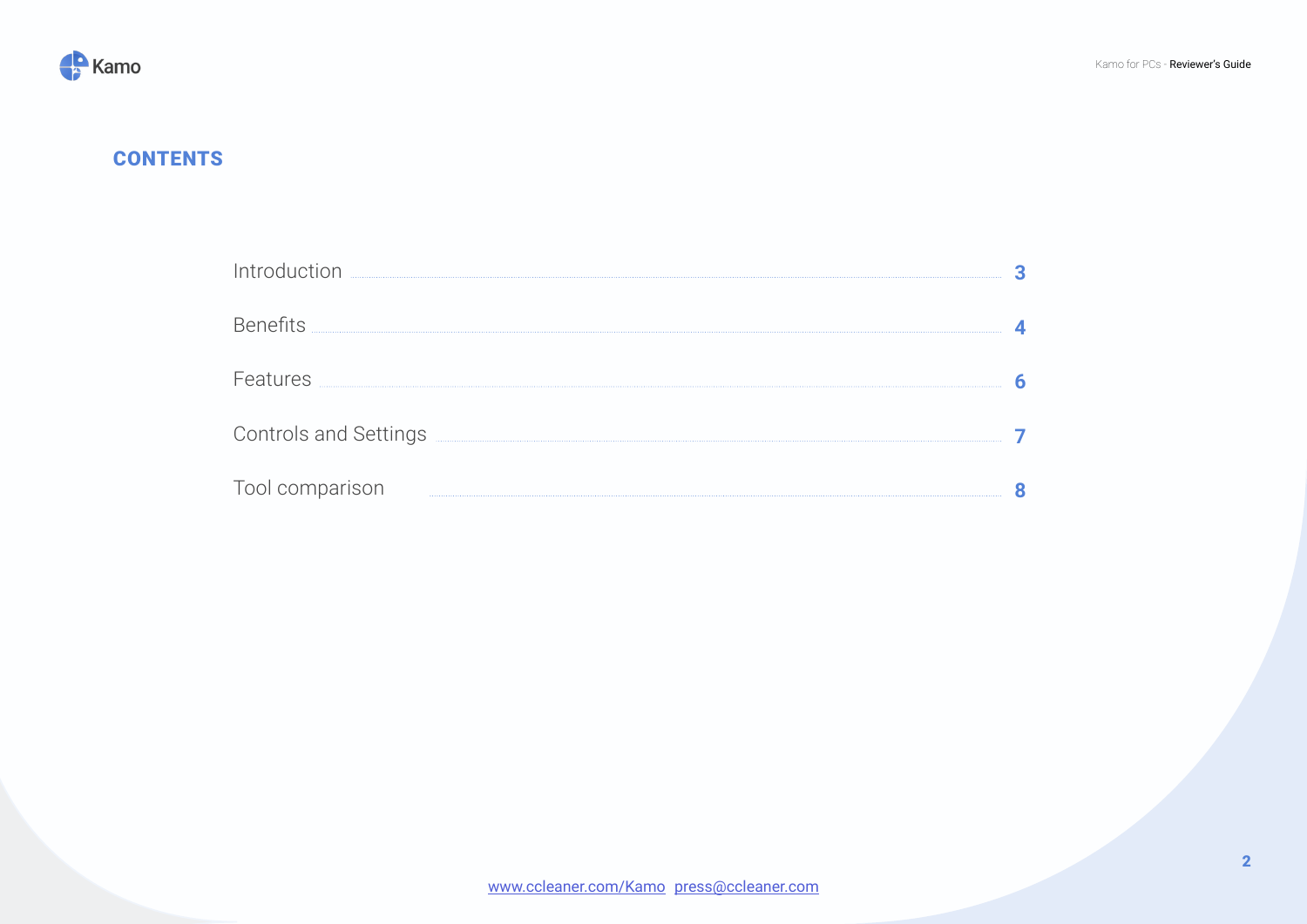

## INTRODUCTION

## Kamo was built to stop next generation tracking technology

The issue of online privacy is much more nuanced and complex than many people think. Many of us understand that we create a digital trail of data as we go about our daily online activities, but do we really think about what that means? To many consumers, especially those that aren't very technical, understanding why those things happen and how to prevent them is tricky—especially in such a complex and changing landscape.

For years, cookies was the technology advertisers and websites relied on to deliver tactics such as price hikes and targeted ads. But technology has evolved and now there are zombie cookies, ever cookies and more emerging tracking technologies to deal with. It's a tracking minefield out there. As the developer of the world's most popular cleaning and optimization program, which is famed for cleaning cookies, we made stopping all these types of tracking our problem.

Kamo not only stops cookies for the websites that still use them but also deals with browser fingerprinting, a tracking technology more advanced than cookies. Kamo works by feeding fake information to websites, advertisers and programs, to, quite literally, camouflage your PC and your activity on it.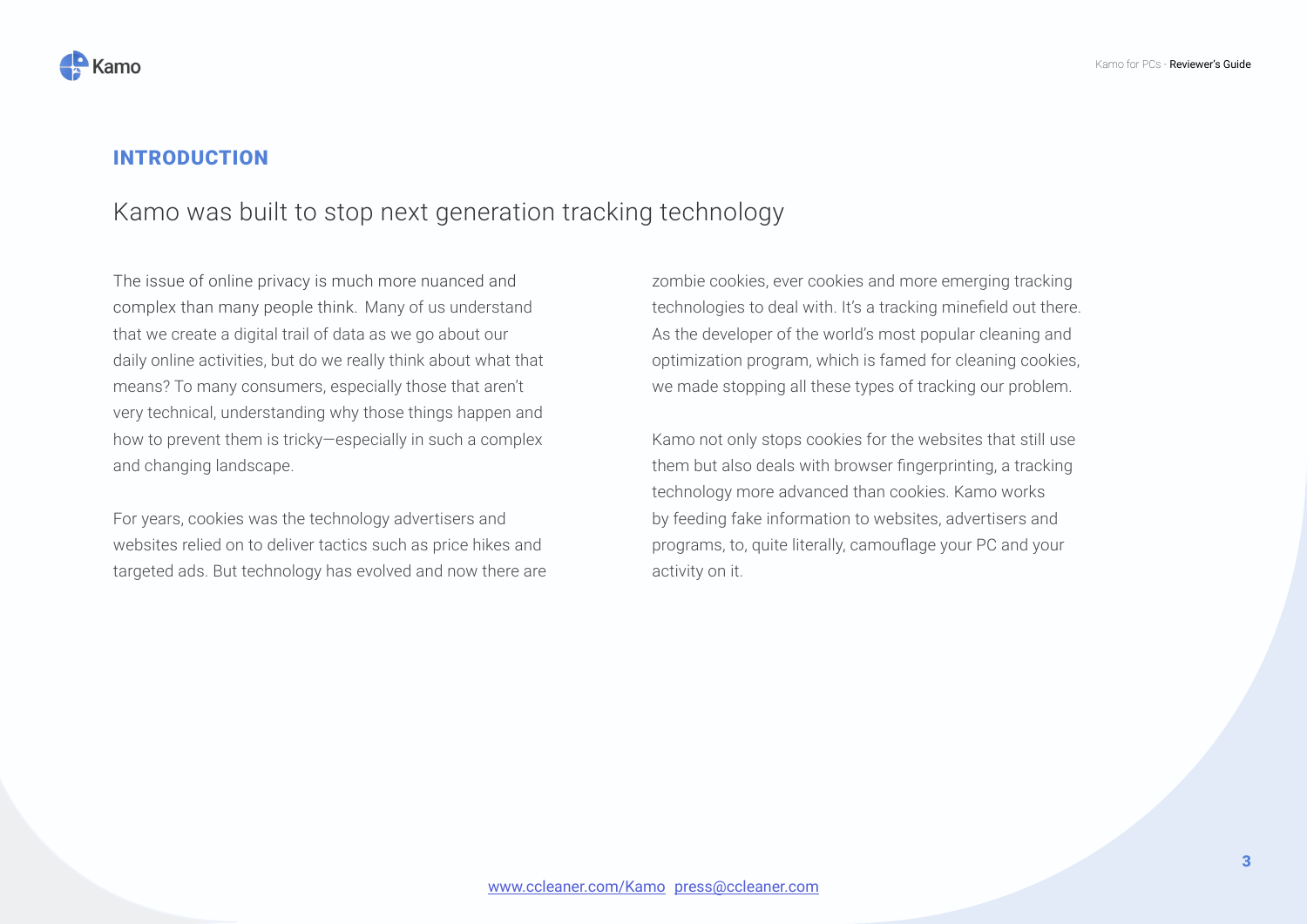<span id="page-3-0"></span>

#### **BENEFITS**

## We've built Kamo to help people tackle an important yet underestimated issue of the digital age

Whenever we browse, hundreds of data points about our online activities get stitched together to create our digital fingerprint. A digital fingerprint acts like a unique representation of us as individuals and can include what we like to watch, where we go, and how we spend our money. It's scarily accurate and is what advertisers use to target ads and increase the prices of the products and online services we look at online.

Your digital fingerprint can include all of the following:

- Financial data your spending habits, how much you earn, and where you do your banking
- Medical info pre-existing conditions, how often you visit the doctor, and the medication you take
- Credit score this can dictate whether companies offer you services and the cost
- Political leanings and religious beliefs these can be used to create persuasive ads or messages
- Family info collecting data on those you love and what they do helps trackers create a better view of who you are
- Web browsing history tracking the sites you visit builds a good picture of what interests you
- Physical location, browser settings and extensions, device setup and more...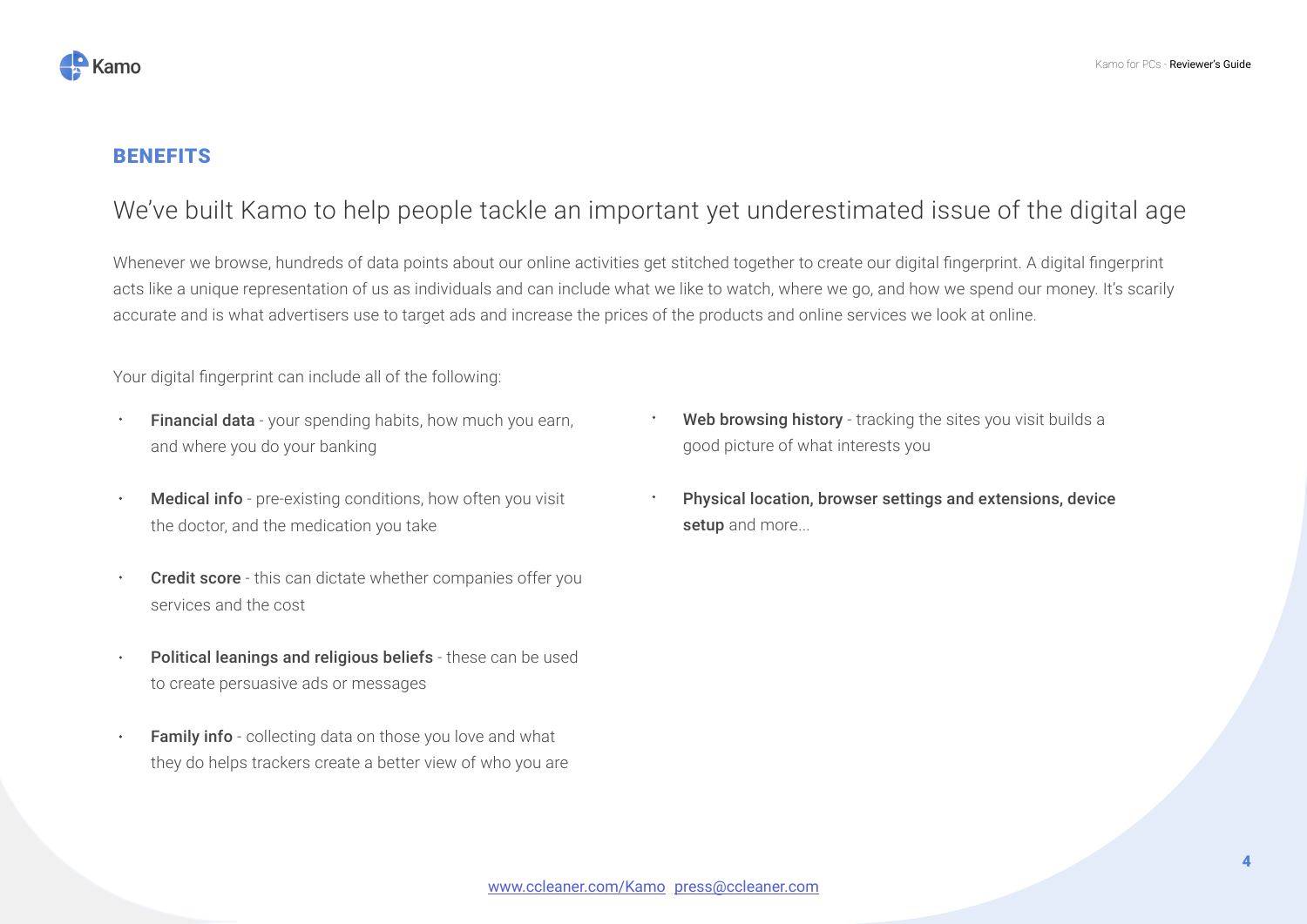

Kamo delivers a multitude of privacy benefits. It's been specially built to:

#### Uncover trackers and stop them

Kamo shows you which websites are trying to scoop up your personal, family, medical, and financial data, and stops them.

Prevent online tracking and stop targeted ads and price hikes

Each device has a unique fingerprint that can be used to identify and track you. Kamo throws trackers off to stop you being followed around by targeted ads or paying more than you should.

#### Prevent ID theft

Thousands of companies collect your data and you shouldn't hand over what you don't have to. By stopping your 'real' digital fingerprint from ever being created, Kamo vastly reduces your exposure to risk in the event of an online data breach.

#### Shield browsing history

Ever cookies, zombie cookies, and more can resist cleaning attempts. Kamo blasts them away in seconds.

#### Make privacy protection easy

Kamo is simple to use. It detects and automatically syncs with all the browsers on a computer, and protects all of them.

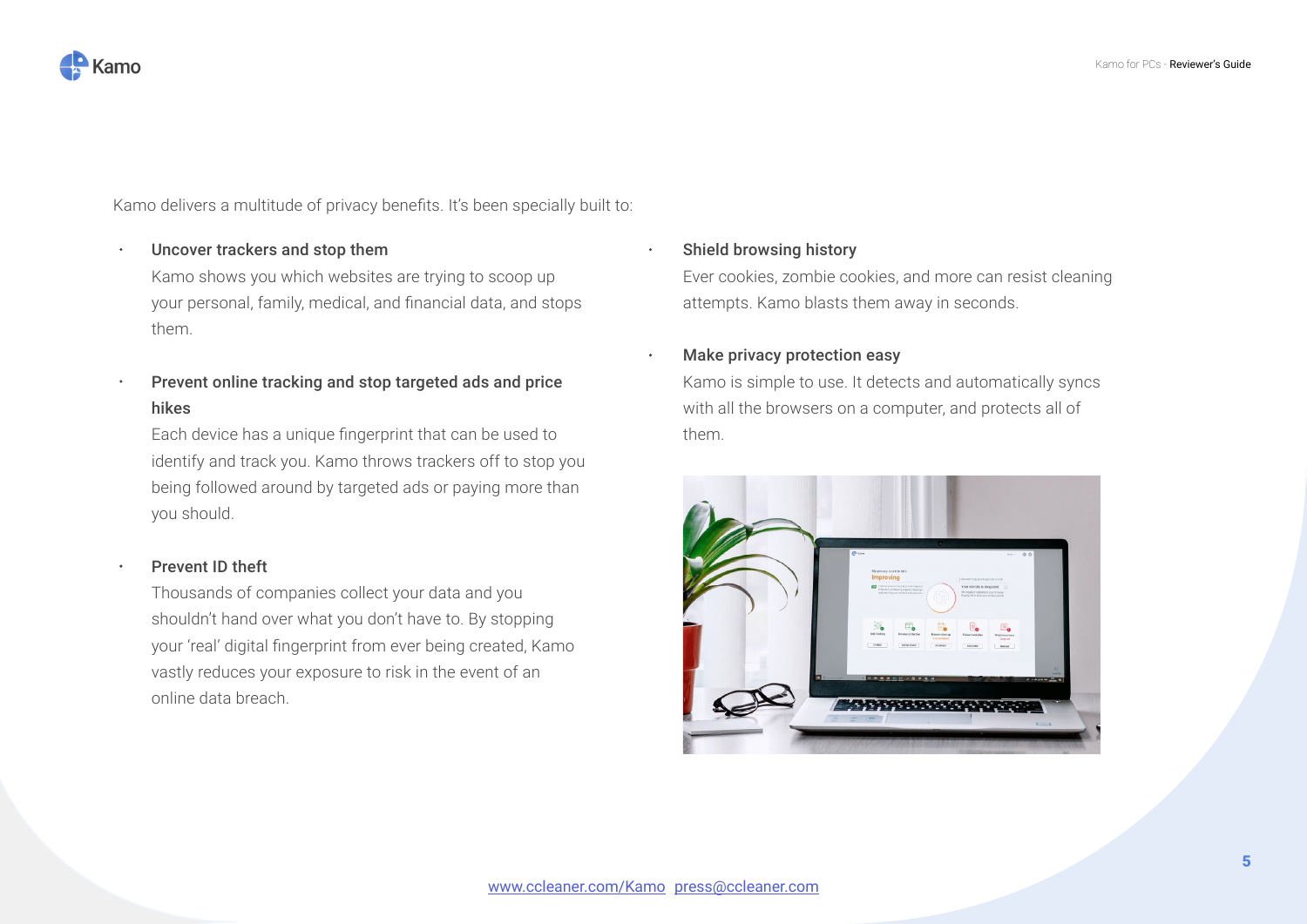

#### FEATURES

Kamo comes with various features and customizable options to help all users get the most out of your online privacy, regardless of their technical knowledge



- what Incognito, Adblockers, VPNs, and Antiviruses can't.
- **Browser protection** Kamo can operate Anti-Track plus other handy online privacy functions across all the web browsers installed on a PC.

**Browser cleanup** - Kamo can clear the browsing data across all web browsers automatically (so no sharing search history and online activities, if on a shared PC).

Allowed websites - Kamo allows users to keep cookies for specific websites so they stay logged in.

Windows privacy - It's not just about the activities carried out on a web browser. To a certain degree, the other things a user can do on their computer can be tracked by background programs and processes. Kamo helps keep what's done on a PC private, and can also stop anybody connecting to a PC from accessing its files. Better still, it can make it as hard as possible for hackers to guess a computer's login credentials.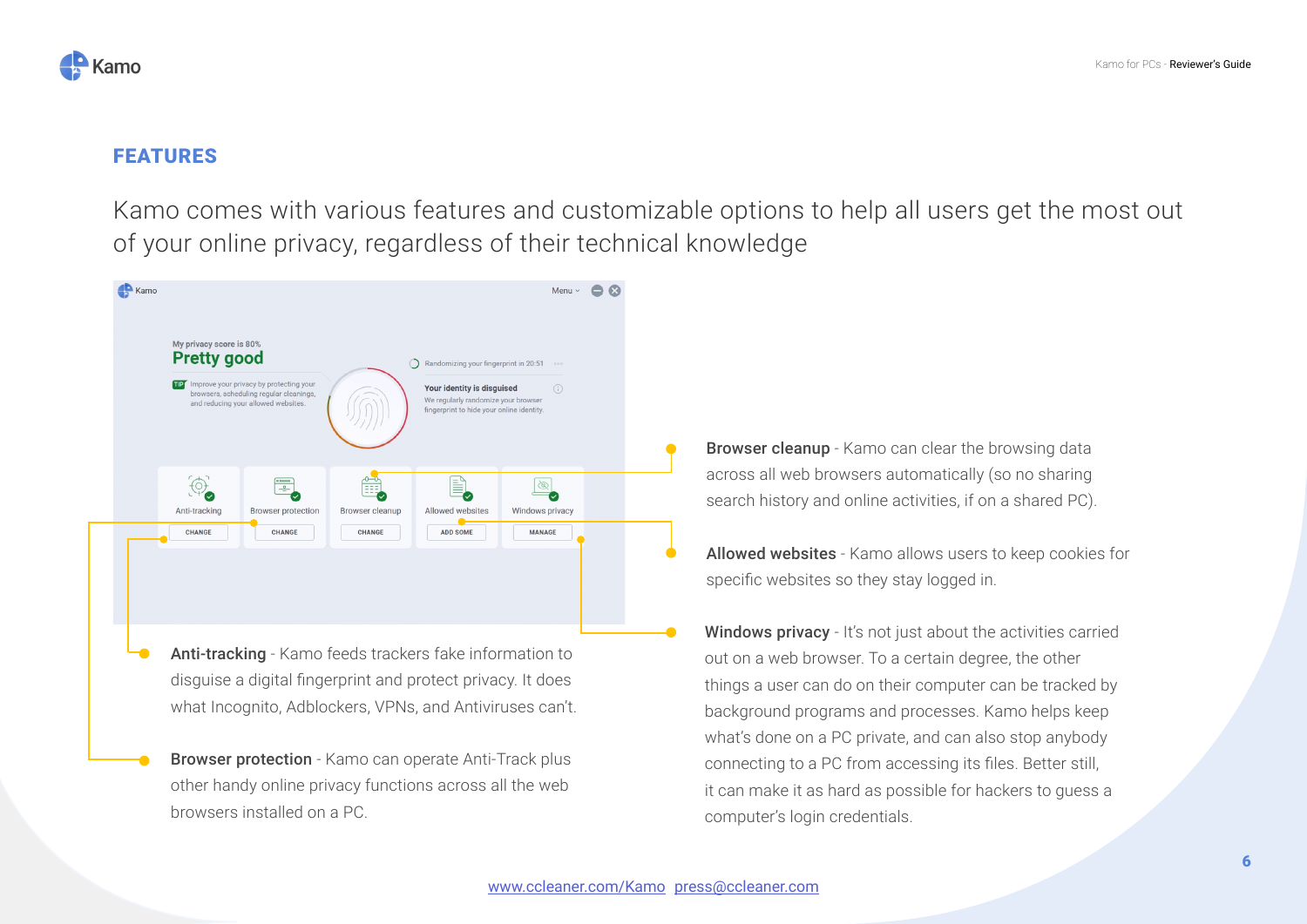## CONTROL AND SETTINGS

#### 1. Start Kamo when I start my computer:

For convenience and instant protection, this turns on Kamo as soon as a PC is started.

## 2. Minimize Kamo when started:

Users can still access Kamo from the system tray.

## 3. Show notifications for fingerprint changes: Kamo can alert users every time it creates a new fingerprint to throw off trackers.

#### 4. Select language:

Kamo can be accessed in 21+ languages.

#### 5. Notify me of blocked tracking attempts:

This allows customization of Kamo's blocked tracking attempt notifications. Users may not want to see pop-ups appear each time Kamo does something, so this allows them to adjust by the number of attempts or by time period.

## 6. Automatically update Kamo This allows Kamo to update automatically, so users

don't have to do it manually.

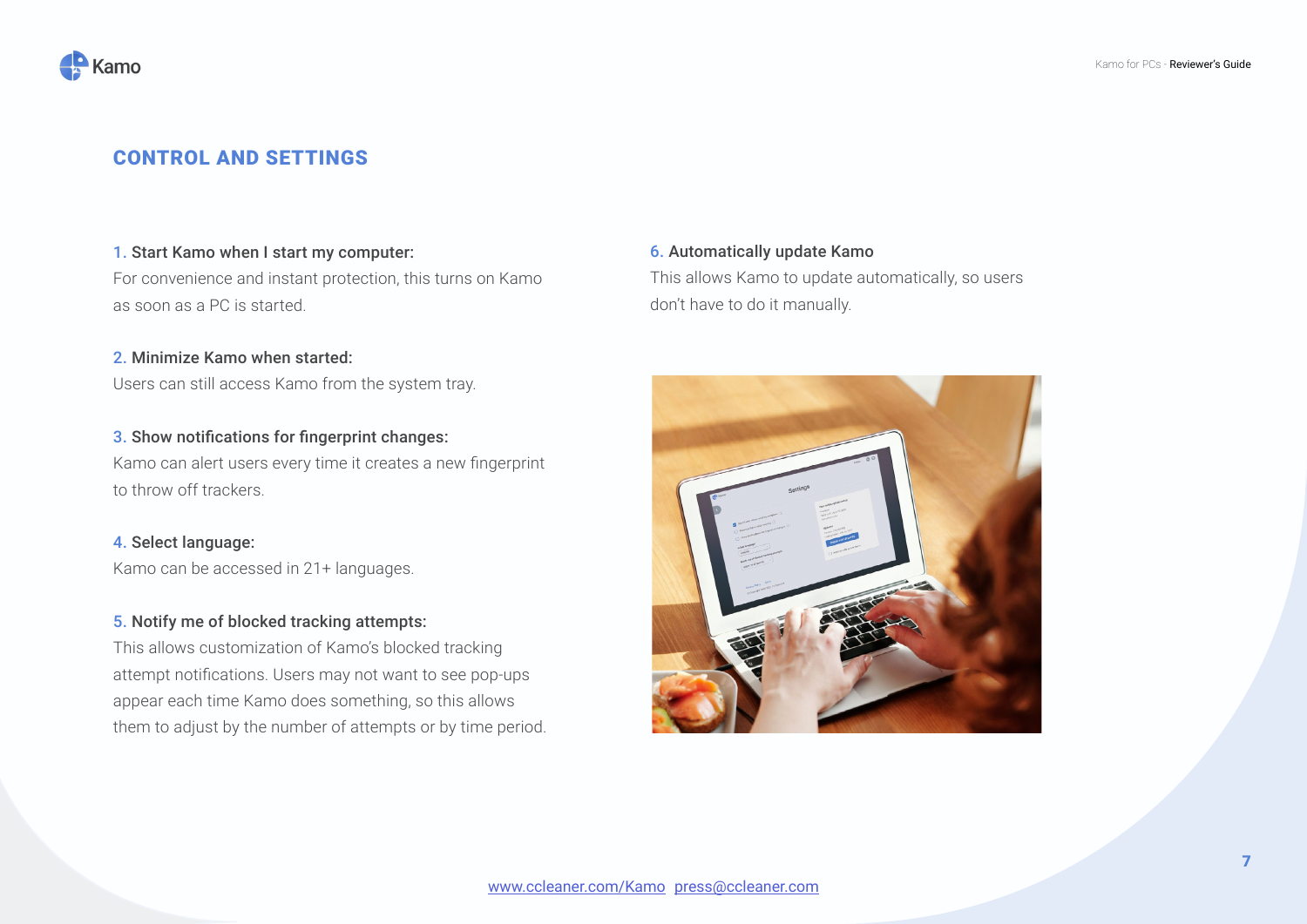## TOOLS COMPARISON

## Kamo does what Incognito, Adblockers, VPNs and Antiviruses can't

It can be trialled, for free (no card details necessary), for 14 days.

| <b>Features</b>                               | <b>Antivirus</b> | <b>Ad-blockers</b> | <b>Incognito Mode</b> | <b>VPN</b> | Kamo |
|-----------------------------------------------|------------------|--------------------|-----------------------|------------|------|
| Detects latest tracking<br>threats            |                  |                    |                       |            |      |
| Removes cookies                               |                  |                    |                       |            |      |
| Anti-fingerprint tracking<br>(newest threat)  |                  |                    |                       |            |      |
| Dashboard to see and<br>enhance ID protection |                  |                    |                       |            |      |
| Stop targeted ads                             |                  |                    |                       |            |      |
| Designed not to interfere<br>with browsing    |                  |                    |                       |            |      |
| Hides your location                           |                  |                    |                       |            |      |
| Encrypts your traffic                         |                  |                    |                       |            |      |
| Stops viruses                                 |                  |                    |                       |            |      |